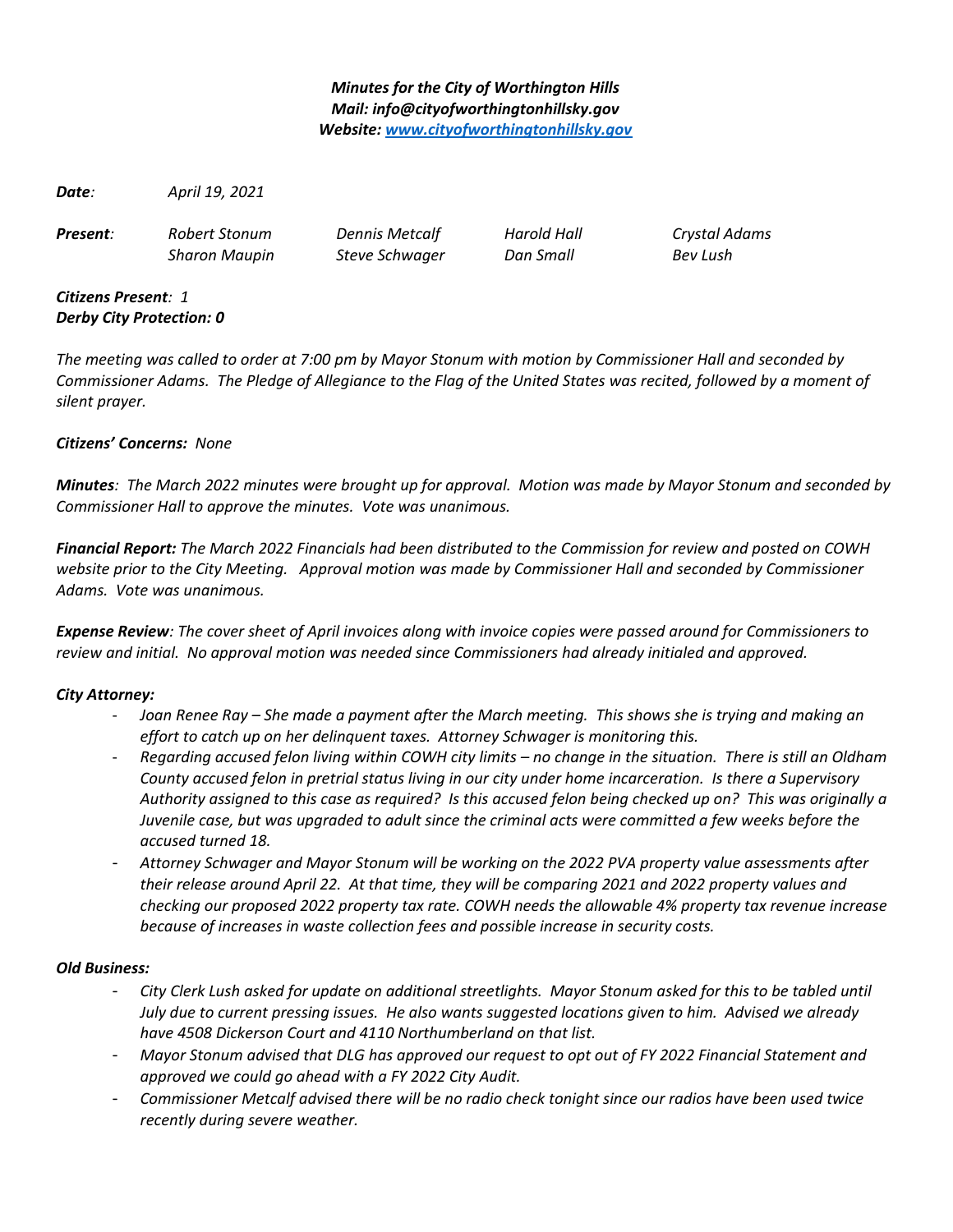- *Concerning radio usage, Mayor Stonum felt COWH officials did a great job using radios during the recent severe weather. It was suggested that accessing our radios during future weather events should also include high winds; not just tornado warnings.*
- *City Clerk Lush asked for update on trees/bushes in the island at the main entrance from Westport Road. Commissioner Hall advised that 2 dead bushes have been removed and he is thinking of maybe removing a tree or two.*
- *Mayor Stonum and Commissioner Metcalf attended another Disaster Preparedness meeting. Will start collecting contact names and numbers for Red Cross, Fire Departments, etc. Mayor Stonum suggested that people consider signing up for LensAlert and he will put that information on COWH website.*
- *We need to be looking for residents to volunteer during times of severe weather/disasters. It was suggested that we set up a volunteer table at any neighborhood events.*

### *New Business:*

- *Commissioner Hall suggested checking into increasing patrols between 2:00 am and 6:00 am when the perpetrators seem to be active. It seems the same troublemakers are back in COWH.*
- *Commissioner Hall advised that he has requested and received an estimate of \$3,000 to remove a locust tree and some stumps in the green space. Motion to hire contractor soon was made by Mayor Stonum and seconded by Commissioner Adams. Voting was unanimous.*
- *Back to the security issue, Commission Maupin suggested possibly installing a camera that takes pictures of license plates.*
- *Mayor Stonum informed us that the Derby City Protection contact is up June 30, 2022. Officer Mason has requested a meeting with Mayor Stonum and Commissioner Metcalf before the next city meeting to discuss. More discussion about ways to help with more security in COWH. Mayor Stonum advised that no security people want to work those 2:00 am – 6:00 am hours. Some discussion on starting a Neighborhood Watch.*
- *Mayor Stonum asked Commissioner Adams to have a new Stop Sign post installed on Middlesex and use the old post to install our new Radar Speed Limit sign at the corner of Northumberland and Chesterfield Drive.*
- *Mayor Stonum advised that he has the new Radar Speed Sign at his house ready to be installed.*
- *It seems we need to update our Vacant House registration form to include proof of insurance on vacant homes. Attorney Schwager stated that COWH can't required any property owner to submit proof, but volunteered to send an appropriate letter to any applicable property owners.*
- *Mayor Stonum asks that there be a motion and approval to purchase "COWH Public Safety" signs to go on the sides of Commissioner Metcalf's car and Mayor Stonum's car to advise residents that they are officials. After discussion, no such motion was made.*
- *Again back to security issues, Commission Adams made a motion to place bid notice in Courier Journal for additional patrols during those early morning hours. Commissioner Hall suggested to contact Coldstream and Oakhurst to see who handles their security and see if there could be a joint contract. Mayor Stonum said Coldstream does not use a good security company. Motion was seconded by Commissioner Hall and there was a roll call vote. Everyone was in favor except Mayor Stonum. Mayor Stonum objects because residents need to be responsible for checking and properly securing their property and vehicles. It's not the city's responsibility.*
- *Mayor Stonum informed us that some people are parking on easements causing damage to fiber optics inground boxes. He suggested COWH contract with Tony's Wreckers to have these cars towed. After some discussion that this would really be an AT&T issue, the mayor tabled this issue for discussion at a later time.*
- *City Clerk Lush asked if there was any way to stop residents from placing garbage and yard waste at the curb long before Friday scheduled pickups. This falls under Code Enforcement Board which we do not have.*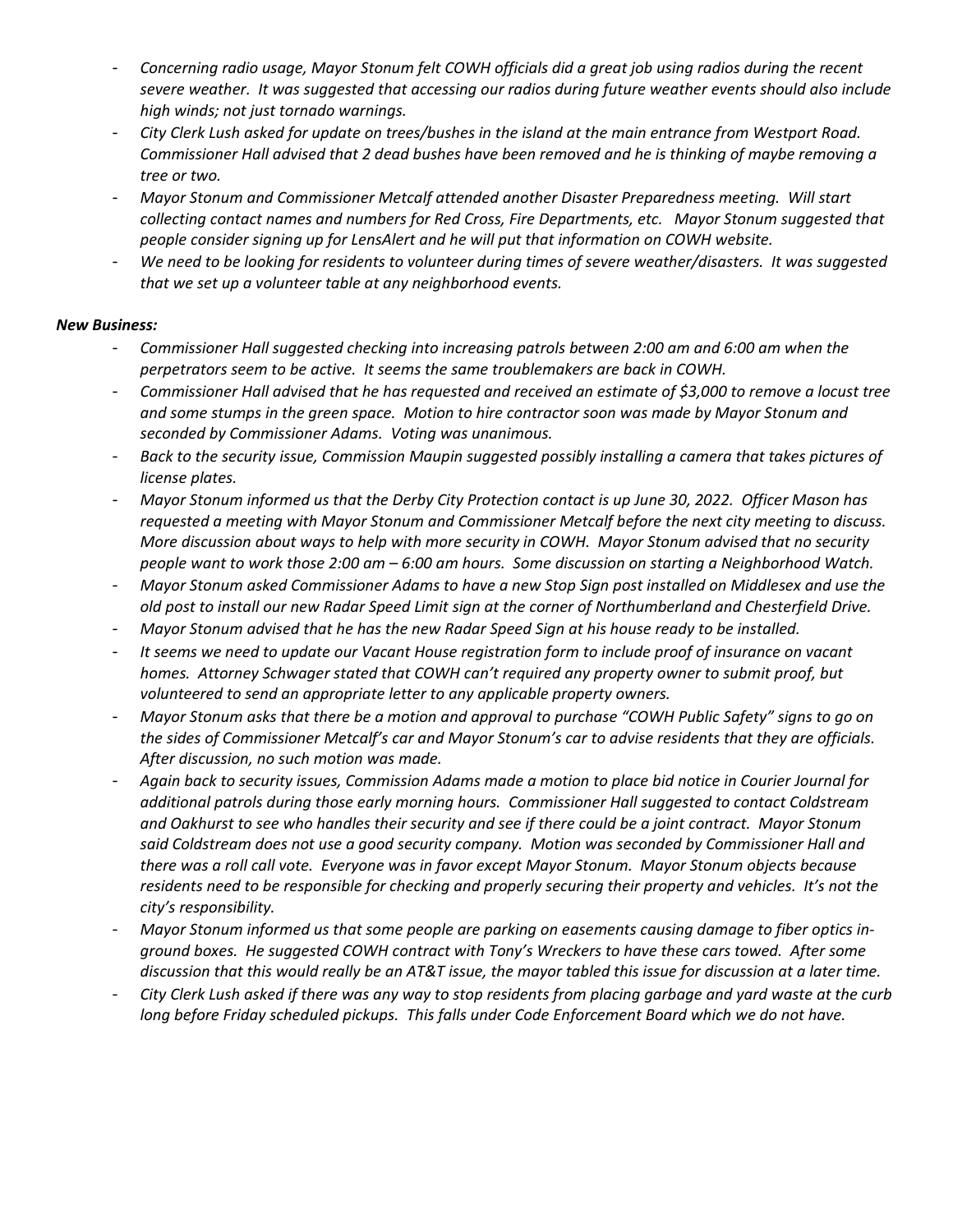#### *Commissioner Reports:*

#### *Road Commissioner Adams:*

- *Got on the emergency alert radio during both of the Louisville tornado warnings March 18th and April 13th.*
- *Drove the roads of COWH to check for cracks and potholes.*
- *There were no citizen inquiries via phone or email this month.*
- *On April 7th, I received a voicemail regarding Robinson Pipe Cleaning coming out to do work at 4610 Lunenburg Dr. They will be doing some sewer work and will be repaving the asphalt in our street once complete. They asked for a permit to do the work. They were advised that COWH doesn't* issue permits but that we need the following:
	- o *The project contact's name and direct phone number*
	- o *A copy of the MSD work order showing the property address*
	- o *A copy of the Certificate of Insurance*
	- o *They must be in compliance with Louisville Metro/Jefferson County Government's 'Public Works & Assets Right-of-Way Guide & Utility Policy'.*
	- o *We require hot tar sealing of the replacement asphalted seam area.*
	- o *They need to let Commissioner Adams know via email at least 24 hours prior to the beginning of the project.*
- *Robinson Pipe Cleaning responded on April 11th with the name and phone number of the project contact. They also sent a copy of the MSD work order, a copy of the Certificate of Insurance, agreed to follow Louisville Metro's ordinances, agreed to use hot tar to seal the seams, and agreed to contact Commissioner Adams at least 24 hours prior to starting the work.*

### *Utilities Commissioner Maupin:*

-

#### *Safety Commissioner Metcalf:*

- *Drove the City on multiple occasions including nighttime hours.*
- *Went to P.O. with Mayor Stonum.*
- *Went to Dan Small's office with Mayor Stonum on one occasion*
- *Issued parking permits on Queen Annes Ct.*
- *Referred a call to Attorney Steve Schwager concerning property tax.*
- *Participated in two live Tornado Warnings along with other Commissioners and staff.*

# *Property Commissioner Hall:*

*General Clean Up*

- *4/2/2022 Picked up sticks and downed tree limbs on the green space and disposed of them.*
- *4/3/2022 Picked up sticks and downed tree limbs on the green space and disposed of them.*
- *4/9/2022 Flagpole and Boydton Court trimmed the bushes cleaned out the flower beds and disposed of the trimmings. Removed all trash and disposed of it.*
- *4/15/2021 Cut back ornamental grass at the flagpole, continued cleanup*
- *4/10/22 and 4/16/22 Mow Primary City Property*
- *4/9/22 and 4/15/22 Mow & Weed-eat Secondary City Property*

# *Citizen Concerns: None*

*Mayor Stonum took a few moments to hand out KLC awards for training courses completed by City Clerk Lush and Commissioner Metcalf.*